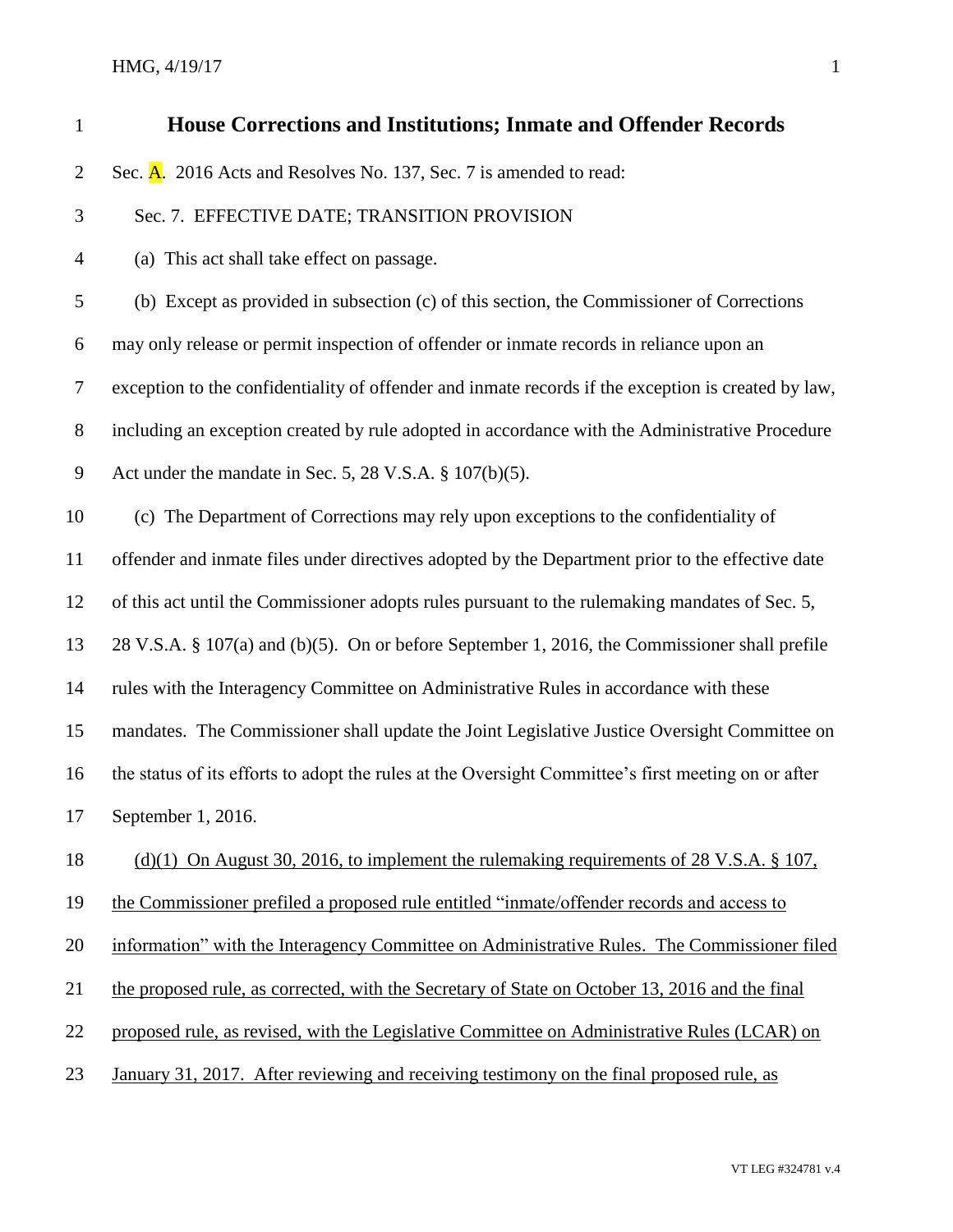| $\mathbf{1}$   | revised, the House Committee on Corrections and Institutions found that it was not consistent      |
|----------------|----------------------------------------------------------------------------------------------------|
| $\overline{c}$ | with legislative intent because the rule would potentially cause significant costs and disruptions |
| 3              | to the Department.                                                                                 |
| 4              | (2) The Commissioner shall:                                                                        |
| 5              | (A) withdraw the proposed final rule filed with LCAR on January 31, 2017; and                      |
| 6              | (B) redraft the proposed rule so that it reflects legislative intent as described in               |
| 7              | subsection (e) of this section.                                                                    |
| 8              | (3) The Department of Corrections may continue to rely upon exceptions to the                      |
| 9              | confidentiality of offender and inmate files under directives adopted by the Department prior      |
| 10             | May 26, 2016 until the Commissioner adopts final rules as required under 28 V.S.A. § 107.          |
| 11             | (e) The General Assembly intends that:                                                             |
| 12             | (1) In either of the following situations, 28 V.S.A. $\S$ 107 shall be interpreted not to require  |
| 13             | the Department to provide an inmate or offender a copy of records:                                 |
| 14             | (A) <b>That the Department</b> previously provided to the inmate or offender, if the inmate        |
| 15             | or offender has custody of or the right to access the copy.                                        |
| 16             | (B) If the inmate or offender is responsible for the loss or destruction of a previously           |
| 17             | provided copy. In the case of such loss or destruction, the inmate or offender may—                |
| 18             | subject to the limitations of 28 V.S.A. § 107—be entitled to a replacement copy, but the           |
| 19             | Department may charge him or her for the replacement copy in accordance with law.                  |
| 20             | (2) In managing access to inmate and offender records under 28 V.S.A. § 107, the                   |
| 21             | Department shall implement and use modern records management technology and practices in           |
| 22             | order to minimize the cost of reviewing, redacting, and furnishing such records in accordance      |
| 23             | with law.                                                                                          |